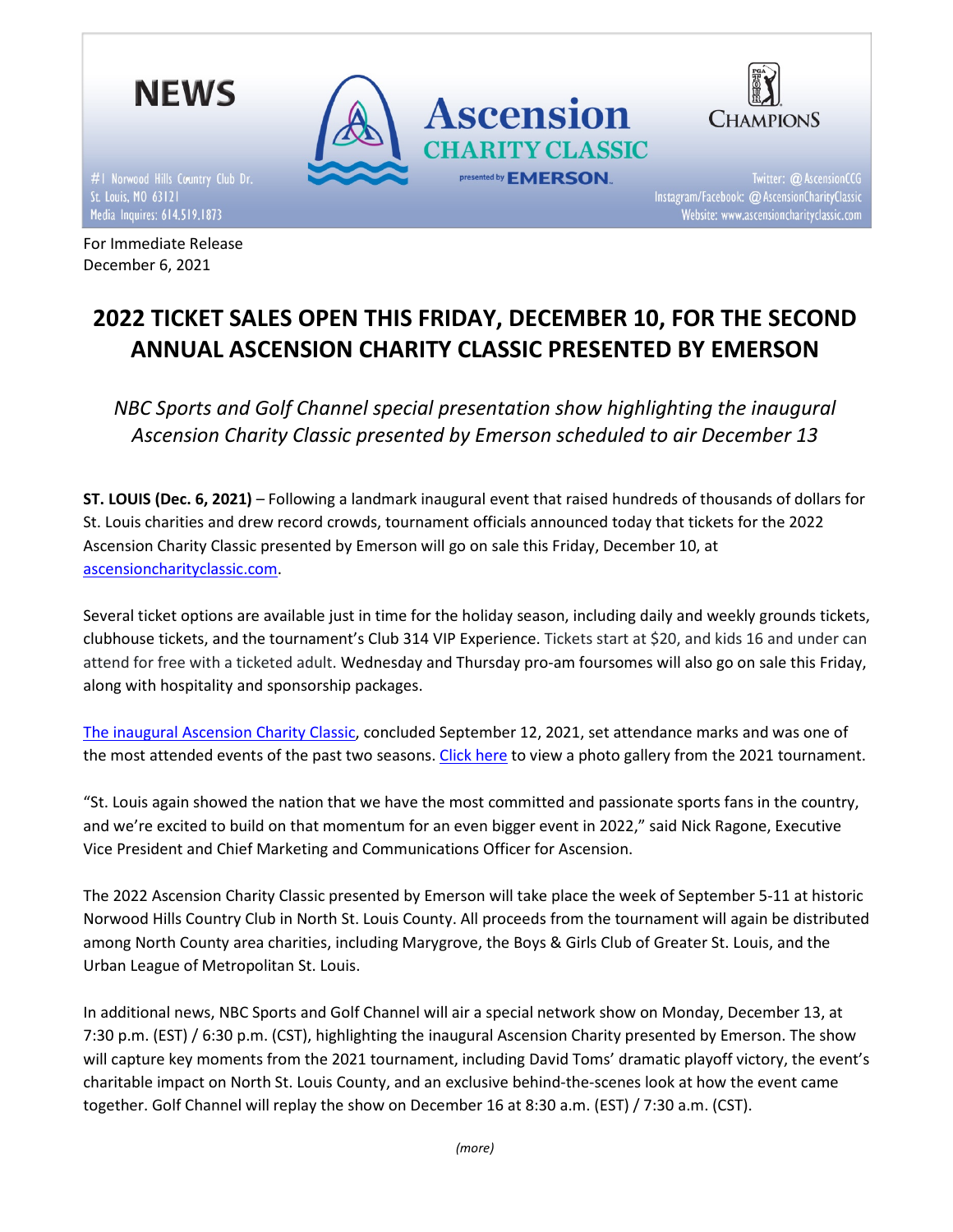# 2022 Tickets and 2021 Highlight Show Page 2, December 6, 2021

The Ascension Charity Classic has established a legacy of giving in St. Louis and beyond. In October of this year, the tournament announced its 2021 charitable giving, with more than \$800,000 was raised for non-profit organizations in North St. Louis County and beyond. The total included \$200,000 for each of the tournament's primary beneficiaries, Marygrove, Boys & Girls Clubs of Greater St. Louis, and Urban League of Metropolitan St. Louis.

In 2020, despite not hosting a tournament due to the COVID-19 pandemic, the Ascension Charity Classic donated \$225,000 in support of North St. Louis County communities, bringing the official PGA TOUR Champions event's total charitable donations since its inception to more than \$1 million.

The Ascension Charity Classic will be one of the premier Regular Season events on the PGA TOUR Champions in 2022, which will give way to the Charles Schwab Cup Playoffs—a season-ending, three-tournament series used to determine the TOUR's season-long champion.

For more information about the Ascension Charity Classic presented by Emerson, including ticket, pro-am and hospitality availability, visit the Ascension Charity Classic website at ascensioncharityclassic.com. For the latest news and updates on social media, follow the tournament on Twitter at @ascensionccg, on Facebook at facebook.com/ascensioncharityclassic and Instagram at @ascensioncharityclassic.

## About Ascension Charity Classic presented by Emerson

The Ascension Charity Classic presented by Emerson is an official event on the PGA TOUR Champions operated by Tournaments for Charity, a 501 (c) 3 non-profit entity. This 54-hole stroke play golf tournament features 81 PGA TOUR Champions professionals competing for a \$2 million purse at historic Norwood Hills Country Club in St. Louis, Missouri. The event is designed to showcase the best golf on the PGA TOUR Champions for the enjoyment of spectators and to benefit local charities in the North St. Louis County area and beyond. All three official rounds will be internationally televised on the Golf Channel. For more information, visit ascensioncharityclassic.com.

## About Ascension

Ascension is a faith-based healthcare organization dedicated to transformation through innovation across the continuum of care. As one of the leading non-profit and Catholic health systems in the U.S., Ascension is committed to delivering compassionate, personalized care to all, with special attention to persons living in poverty and those most vulnerable. In FY2021, Ascension provided \$2.3 billion in care of persons living in poverty and other community benefit programs. Ascension includes more than 150,000 associates and 40,000 aligned providers. The national health system operates more than 2,600 sites of care – including 142 hospitals and more than 40 senior living facilities - in 19 states and the District of Columbia, while providing a variety of services including clinical and network services, venture capital investing, investment management, biomedical engineering, facilities management, risk management, and contracting through Ascension's own group purchasing organization.

## About Emerson

Emerson (NYSE: EMR), headquartered in St. Louis, Missouri (USA), is a global technology and engineering company providing innovative solutions for customers in industrial, commercial and residential markets. Our Automation Solutions business helps process, hybrid and discrete manufacturers maximize production, protect personnel and the environment while optimizing their energy and operating costs. Our Commercial & Residential Solutions business helps ensure human comfort and health, protect food quality and safety, advance energy efficiency and create sustainable infrastructure. For more information visit Emerson.com.